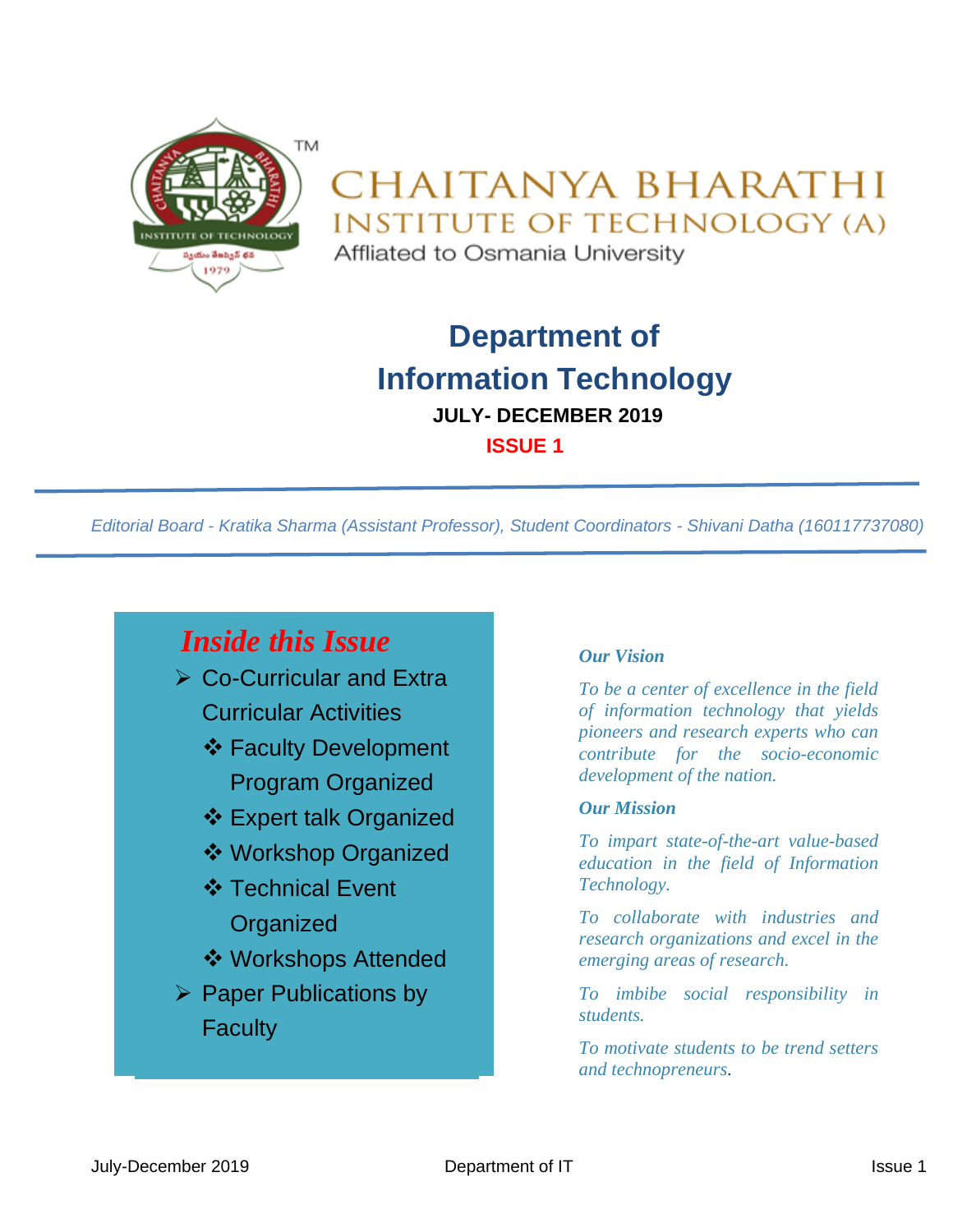## **CO-CURRICULAR & EXTRA CURRICULAR ACTIVITIES**

### Faculty Development Program Organized

 $\odot$  Dr. Suresh Pabboju and Ms. Kratika Sharma organized five Days Faculty Development Program on "Data Science" from August- 05-09, 2019 in CBIT, Hyderabad campus in collaboration with E & ICT Academy.



### Expert Talk Organized

 $\odot$  Ms. Katta Sugamya, organized an Expert Talk on "Edge of Internet of Everything" by Dr P. Sateesh Kumar from IIT,Roorkee on 22-12-2019.

### Workshop Organized

 $\odot$  Dept of CSE and IT commonly conducted a 2 day workshop on Django framework during 5th and 6th September 2019 and around 500 students participated.

### $\leftrightarrow$  Technical Event Organized

- Mr U Sairam Organized a 2-day workshop "Django" during 13-14 September 2019. The participants are Students from CBIT, MGIT and various technical colleges across Telangana.
- $\odot$  Department of IT has organized TECSTASY 2K19, student technical fest under the aegis of SUDHEE 2K19, during  $13<sup>th</sup>$  and  $14<sup>th</sup>$  September 2019. There are around 15 technical events Cognos, Kodemania, Bug Hunter, Tech Hunt, Tech Fun, Word Feud, Smart Coding, Solve the Mystery, Tech Buzz, Blind Coding, Uno Code-O, Code Meister, Trace IT, Tech 2048, Tech Know organized as part of Tecstasy 2k19. Students from all over the state participated and made it a grand success. Mr. S. Rakesh and Mr. U.Sairam are the faculty coordinators and V.Meghana, L.Manideep, B.Meghanaa and E. Preethivardhan are the student coordinators.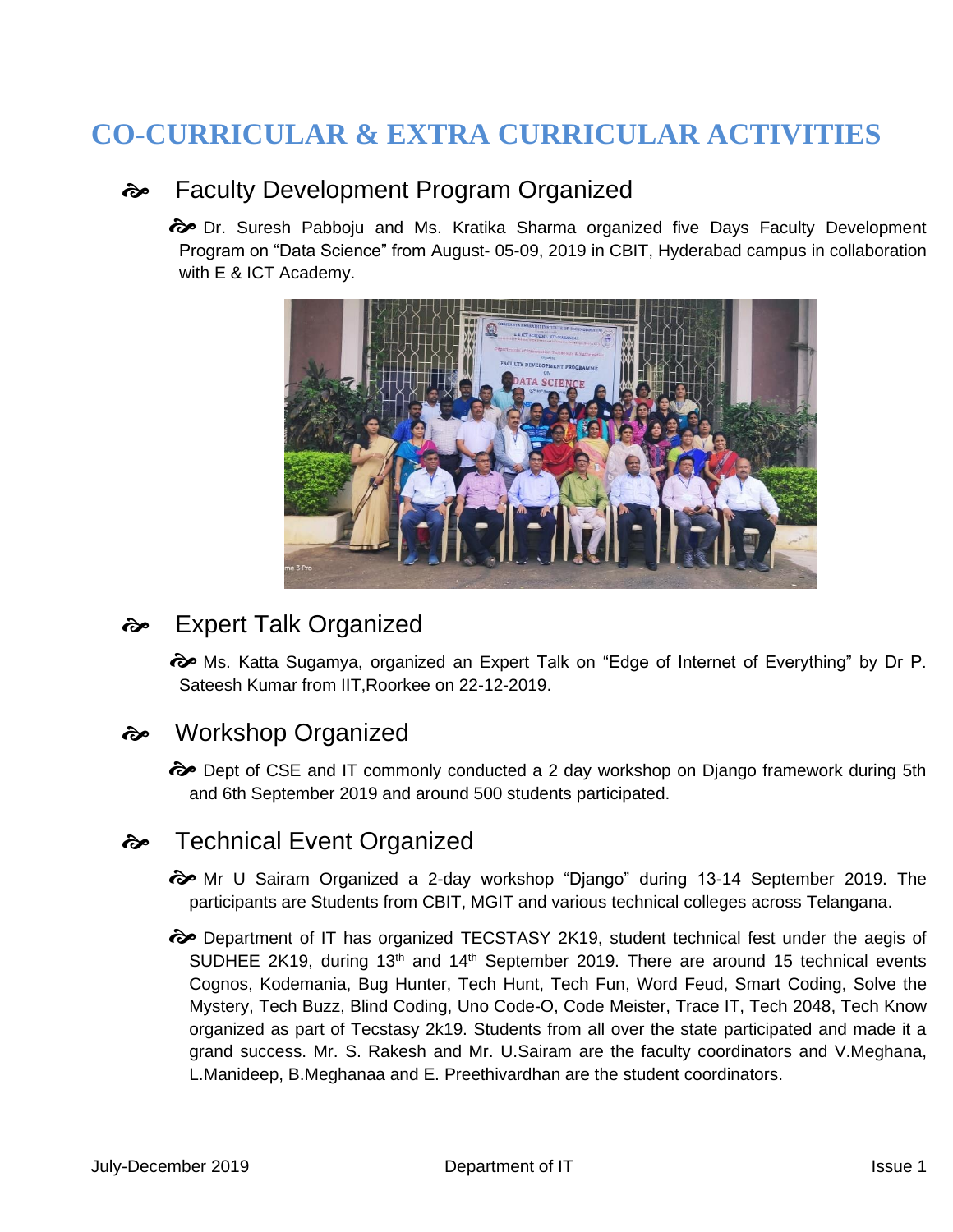# *Glimpses of TECSTASY 2k19*



*Ms P.V.SUDHA, Keynote Speaker, addressing the students Dr. Suresh Pabboju, HoD, presenting Memento* 





#### *Participants of Smart Coding*



*Staff and students of Dept. of IT*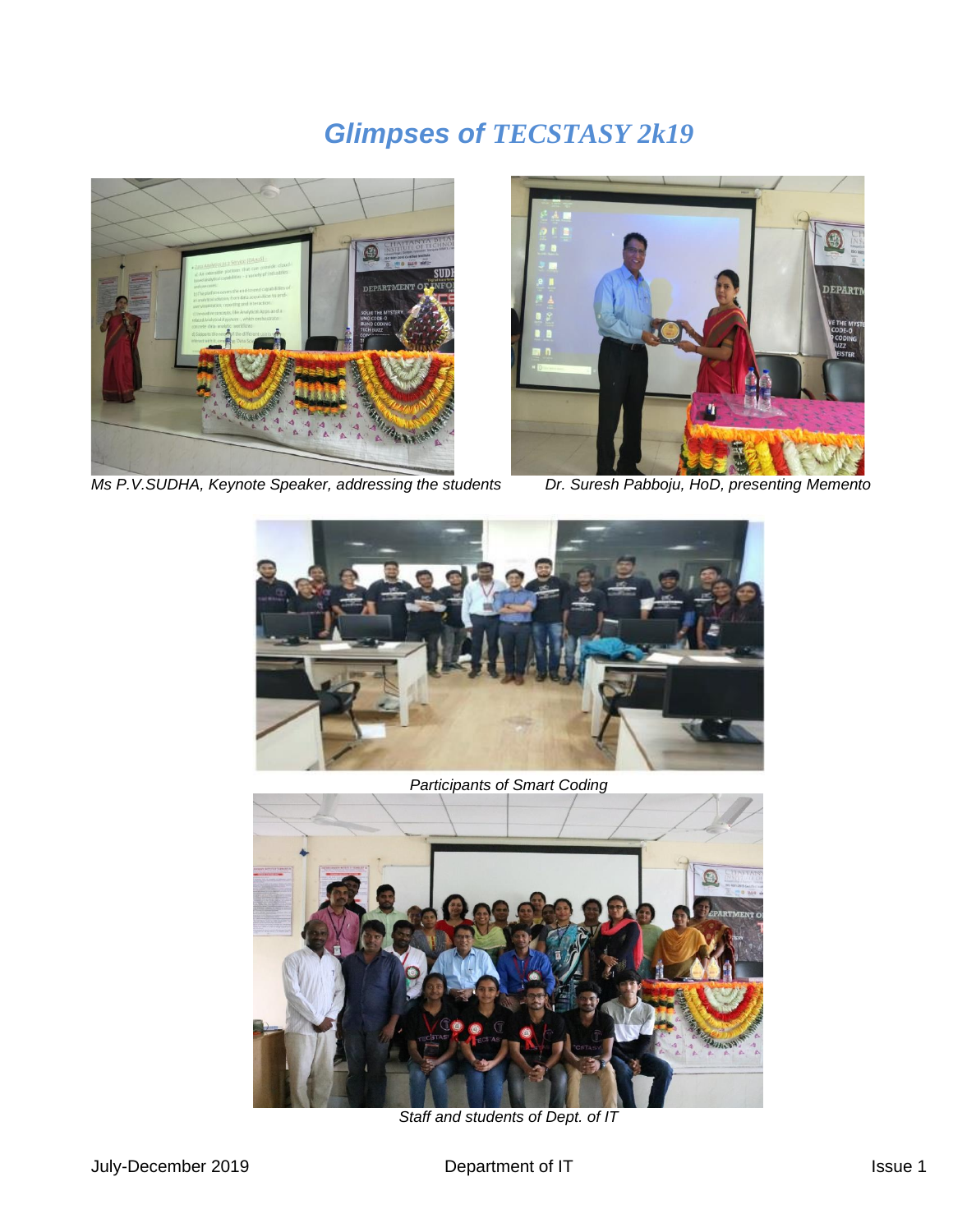#### Workshops Attended

 Dr. Suresh Pabboju has attended and organized one-week FDP on "Data Science" in association with E & ICT Academy, NIT, Warangal, Sponsored by Ministry of Electronics and Information Technology (MeitY), GoI, at CBIT Campus from August 5-10, 2019

 $\odot$  M.Trupthi, attended E & ICT Academy, 5 Days Faculty Development Program on "Data Science" aug- 05-09, 2019 organized by IT department, CBIT, Hyderabad.

 Ms.E.Rama Lakshmi attended Online one and half week Faculty Development Program on "Introduction to IoT" July-Oct 2019 organized by NPTEL

 Satya kiranmaiTadepalli, attended a 5 Days Faculty Development Program on "Data Science" aug- 05-09, 2019 organized by E & ICT Academy and IT department, CBIT, Hyderabad.

 $\diamondsuit$  S.Rakesh, has participated in MeitY, Govt. of India, Sponsored One Week Faculty Development Programme (FDP) on "Deep Learning and Its Applications" organized by the E&ICT Academy , NIT Warangal at Vasavi College of Engineering (Autonomous), Hyderabad from 25th – 30th November 2019

**a** Ms T. Prathima has completed E & ICT Academy: 5 Days Faculty Development Program on "Data Science" during Aug- 05-09, 2019 organized by IT department, CBIT, Hyderabad.

 $\diamondsuit$  Mr. V. Santhosh attended one week FDP program on Introduction to machine learning organized by NPTEL during September 2019

 $\odot$  Ms. T. Prathima Successfully completed NPTEL 4 Weeks online certification course on "Python for Data Science" in August 2019 with Gold Elite.

 $\odot$  Ms. Katta Sugamya ,attended National seminar on " IoT for Real World" organized by Dept. of M&H,CSE,IT and MCA of CBIT(A) &MGIT dated on 28-10-2019

o Ms. K. Swathi has attended a National seminar on " IoT for Real World" organized by Dept. of M&H ,CSE,IT and MCA of CBIT(A) &MGIT dated on 28-10-2019

Mr. V.Santosh has participated in the Pre-Conference Tutorial conducted on Saturday, 10.08.2019, on the occasion of ensuing 4th "International Conference on Vedic Mathematics – ICVM19" to be organized by Geervana Bharathi – Sanskrit club of CBIT(A) from 29th – 31st August 2019.

 $\hat{\mathcal{D}}$  Dr. Pragati Priyadarshinee has attended One week Faculty Awareness Program on "Contemporary Research and IPR" by JNTU, Hyderabad from 28th Jan to 1st Feb, 2019.

 $\odot$  Mr. S.Rakesh, has participated in the "2-Day Rural Immersion Training Programme on Swachhatha Action Plan and Community Engagement" held on 14th and 15th November 2019, organized by Mahatma Gandhi National Council of Rural Education, Hyderabad in collaboration with Chaitanya Bharathi Institute of Technology (Autonomous), Hyderabad, Telangana.

o Mr. S. Rakesh, has participated in the Pre-Conference Tutorial conducted on Saturday, 10.08.2019, on the occasion of ensuing 4th "International Conference on Vedic Mathematics – ICVM19" to be organized by Geervana Bharathi – Sanskrit club of CBIT(A) from 29th – 31st August 2019

**a** Mr. P. Vasanthsena, attended three days workshop on "Recurrent Nueral Network-An Approache to Deep learning" organized by department of CSE,KHIT-JNTUK ,on 14th and 16th May 2019.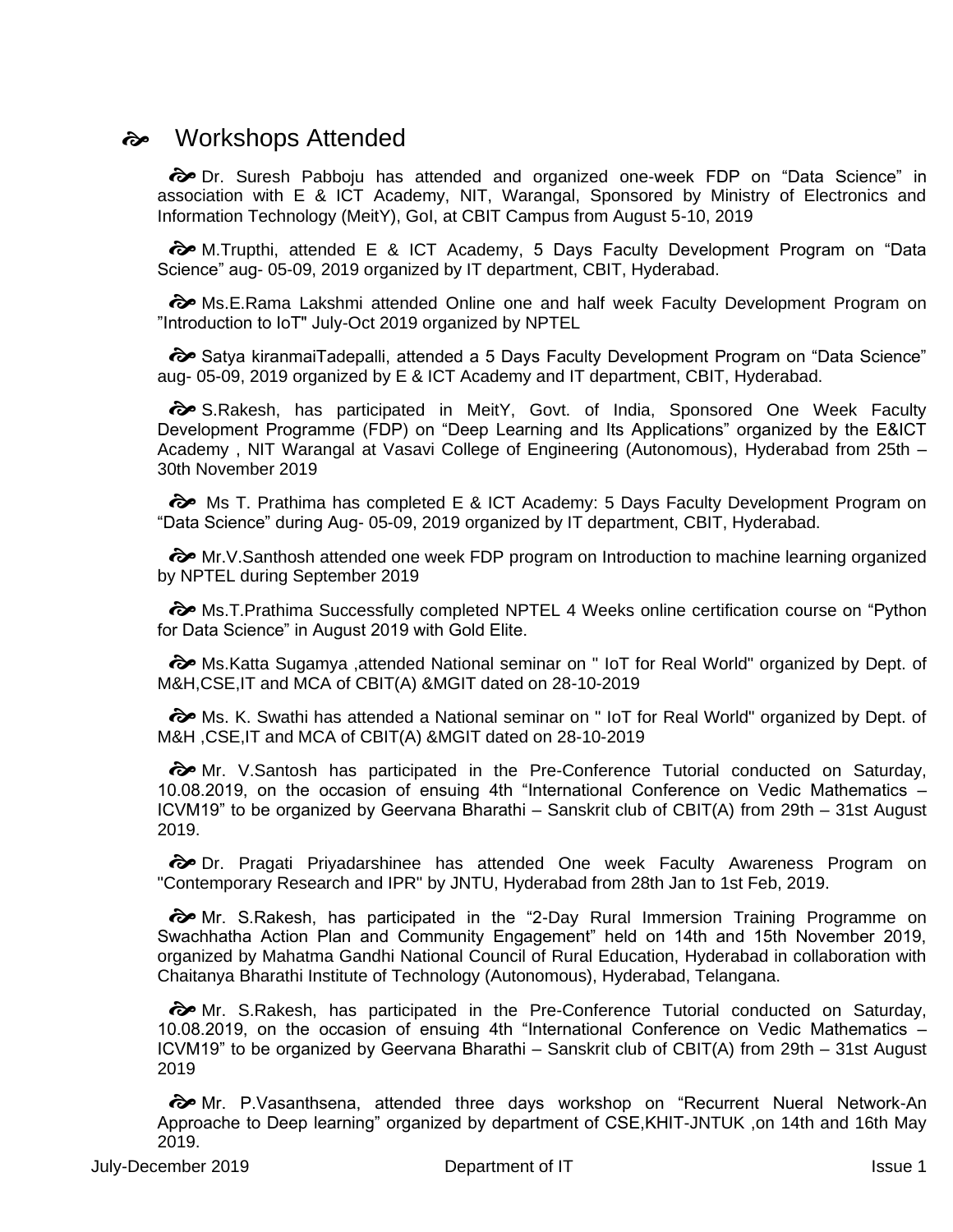o Ms Deepa R has participated in One day national level seminar on "IoT Real World" 28thOct, 2019 jointly organized by department of Mathematics, CSE and IT, CBIT, Hyderabad.

### **PAPER PUBLICATIONS**

#### **International Journals:**

 Dr. Suresh Pabboju, published a paper entitled "Big Data Analytics and its applications" to publish in International Journal of Recent Technology and Engineering (IJRTE) Volume-8 Issue-4, 2019.

 $\odot$  Aditya Kumar K, Dr. Suresh Pabboju, published a paper entitled "Text Steganography: Design and Implementation of a Secure and Secret Message Sharing System. In: Advances in Decision Sciences, Image Processing, Security and Computer Vision" to publish in ICETE 2019 Volume-3, 2019.

 $\odot$  Dr. K.Radhika, published a paper entitled "Load Balancing in Cloud Through Multi Objective Optimization" to publish in International Journal of Advances in Decision Sciences, Image Processing, Security and Computer Vision, 2019.

 $\odot$  M. Venu Gopalachari, published a paper titled "Real Time Aspect based sentiment analysis on consumer reviews" in Advances in Intelligent Systems and Computing Volume 1079 ,2019 Edition.

 $\hat{\mathcal{C}}$  Katta Sugamya, published a paper titled "CBIR using SIFT& FDCT with Relevance Feedback Mechanism" in International Journal of Innovative Technology and Exploring Engineering (IJITEE) Volume-8 Issue-11,2019 Edition.

 $\odot$  M.Trupthi, published a paper titled "Predicting the customer's opinion on amazon products using selective memory architecture-based convolutional neural network" in The Journal of Supercomputing, Springer,2019 Edition.

 $\odot$  Dr. D.L. Sreenivasa Reddy, published a paper entitled "Cluster Sampling to Improve Classifier Accuracy for Numerical Data" to publish in International Journal of Recent Technology and Engineering (IJRTE) Volume-8 Issue-2, 2019.

 $\hat{\mathcal{D}}$  D Lakshmi Sreenivasa Reddy, Rajini M "cluster Sampling to Improve Classifier Accuracy for Numeric Data" International Journal of Recent Technology and Engineering, Jul-19 ISSN 2277-3878 3685-369110.35940/IJRTE.B2848.078219

 $\odot$  N. Sai Nikhita, V. Hyndavi and Trupthi M "Detection of Inappropriate Anonymous Comments Using NLP and Sentiment Analysis "Learning and Analytics in Intelligent Systems LAIS volumes 3, Springer LAIS 3, pp. 1–8, 2020, 13th July 2019.

 Ms. Katta Sugamya, published a paper titled "CBIR using SIFT& FDCT with Relevance Feedback Mechanism", in International Journal of Innovative Technology and Exploring Engineering, ISSN: 2278-3075, Volume-8 Issue-11, p.p1103-1108, September 2019.

 $\odot$  M. Trupthi, Suresh Pabboju and G. Narasimha, published a paper titled, "Predicting the customer's opinion on amazon products using selective memory architecture‑based convolutional neural network", https://doi.org/10.1007/s11227-019-03081-4, impact factor 2.16 SCI and Scopus Indexed, The Journal of Supercomputing, Springer, November, 2019.